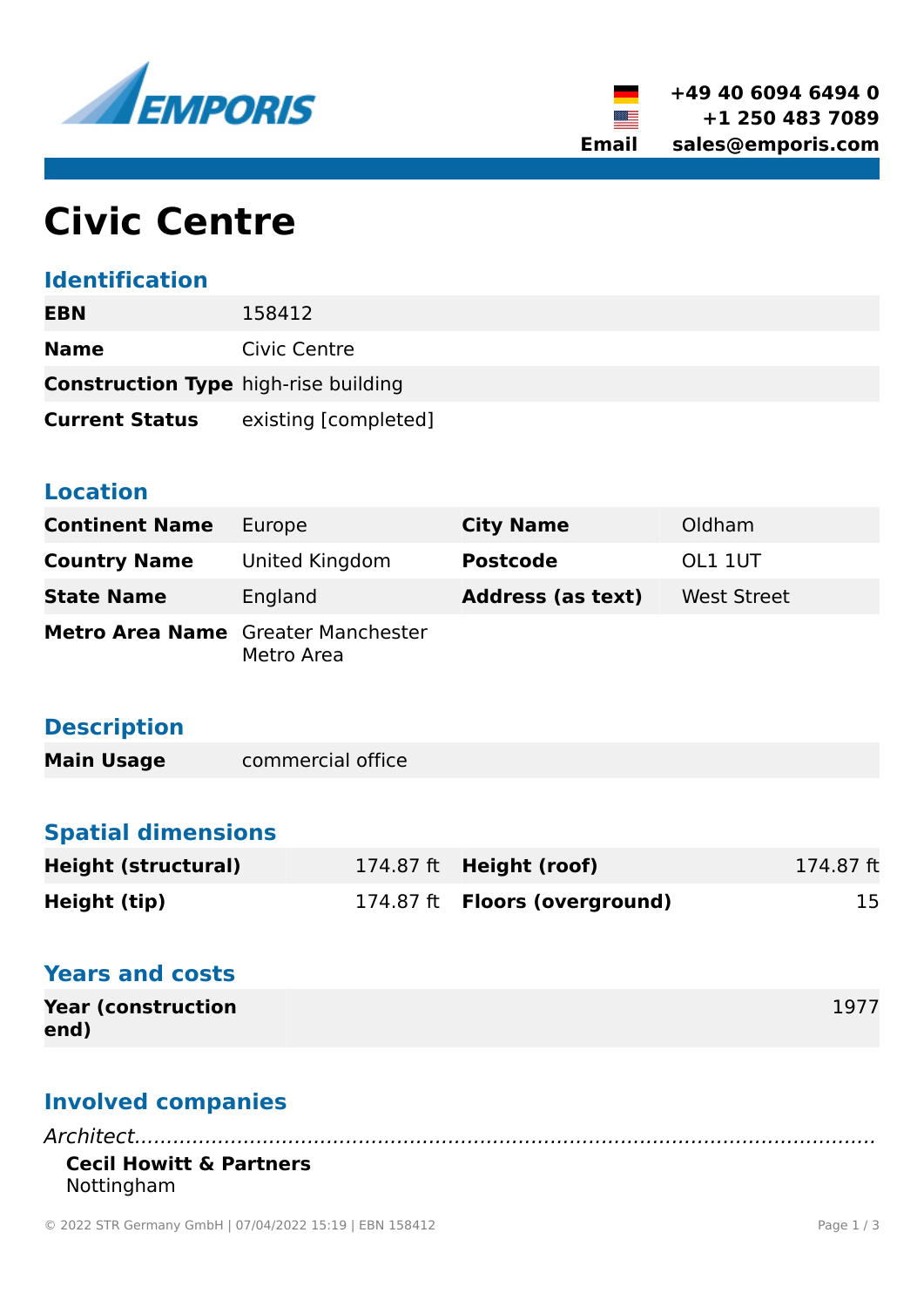

United Kingdom

## **Additional company data available for this building**

**Construction Company** [Buy full PDF](https://www.emporis.com/buildings/158412/civic-centre-oldham-united-kingdom?buypdf=)

#### **Need additional information? Contact us now!**

Phone **+49 40 6094 6494 0** Phone **+1 250 483 7089** Email **<sales@emporis.com>**

Hamburg 09:00 am - 07:00 pm New York 03:00 am - 01:00 pm<br>Tokyo 04:00 pm - 02:00 am 04:00 pm - 02:00 am